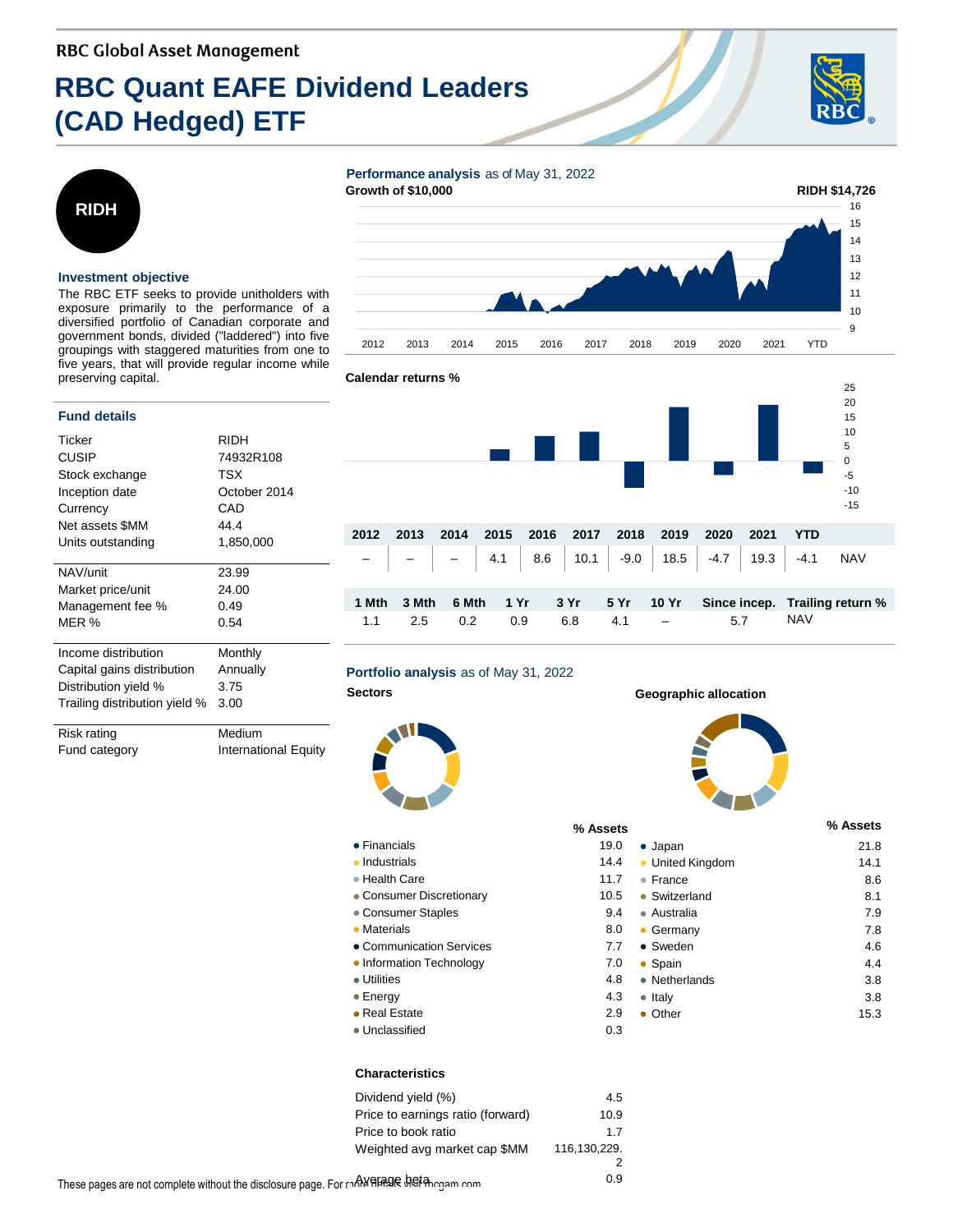### **Portfolio analysis continued** as of May 31, 2022

| Top 10 holdings                    | % Assets |
|------------------------------------|----------|
| <b>ASML Holding NV</b>             | 3.0      |
| Roche Holding AG                   | 2.7      |
| ASX Ltd                            | 1.9      |
| <b>BHP Group Ltd</b>               | 1.8      |
| Nordea Bank Abp                    | 1.7      |
| Novartis AG                        | 1.6      |
| Rio Tinto PI C                     | 1.6      |
| Novo Nordisk A/S - Class B Shares  | 1.6      |
| Japan Tobacco Inc                  | 1.5      |
| Imperial Brands PLC                | 1.4      |
| Total % of top 10 holdings         | 18.9     |
| Total number of portfolio holdings | 228      |

| Distributions<br>(\$)/unit* | YTD. | 2021 | 2020 |      |      |      |      |      | 2019 2018 2017 2016 2015 2014 2013 | 2012 |
|-----------------------------|------|------|------|------|------|------|------|------|------------------------------------|------|
| Interest                    |      | 0.00 | 0.00 | 0.00 | 0.00 | 0.00 | 0.00 | 0.00 | 0.00                               |      |
| Canadian dividends          |      |      |      |      |      |      |      |      |                                    |      |
| Foreign dividends           |      | 0.78 | 0.92 | 1.14 | 1.15 | 0.74 | 0.74 | 0.70 | 0.11                               |      |
| Foreign taxes paid          |      | 0.12 | 0.15 | 0.19 | 0.20 | 0.09 |      |      |                                    |      |
| Capital gains               |      | 0.00 | 0.00 | 0.53 | 0.45 | 0.67 | 0.43 | 0.00 | 0.43                               |      |
| Return of capital           |      |      | 0.02 | 0.01 |      |      | 0.00 | 0.00 | 0.01                               |      |
| <b>Total distributions</b>  | 0.31 | 0.67 | 0.79 | 1.49 | 1.40 | 1.33 | 1.18 | 0.70 | 0.55                               |      |

\*Income type characterization and foreign taxes paid for the previous year, are reported at or around February month-end. Distributions reported are for the same series as the performance analysis. For distributions on other series please visit rbcgam.com/etfs.

#### **Reasons to invest**

- Attractive dividend yield with long-term growth potential
- Quantitative multi-factor approach used to gauge a company's financial strength
- Emphasizes consistent and growing dividend payers